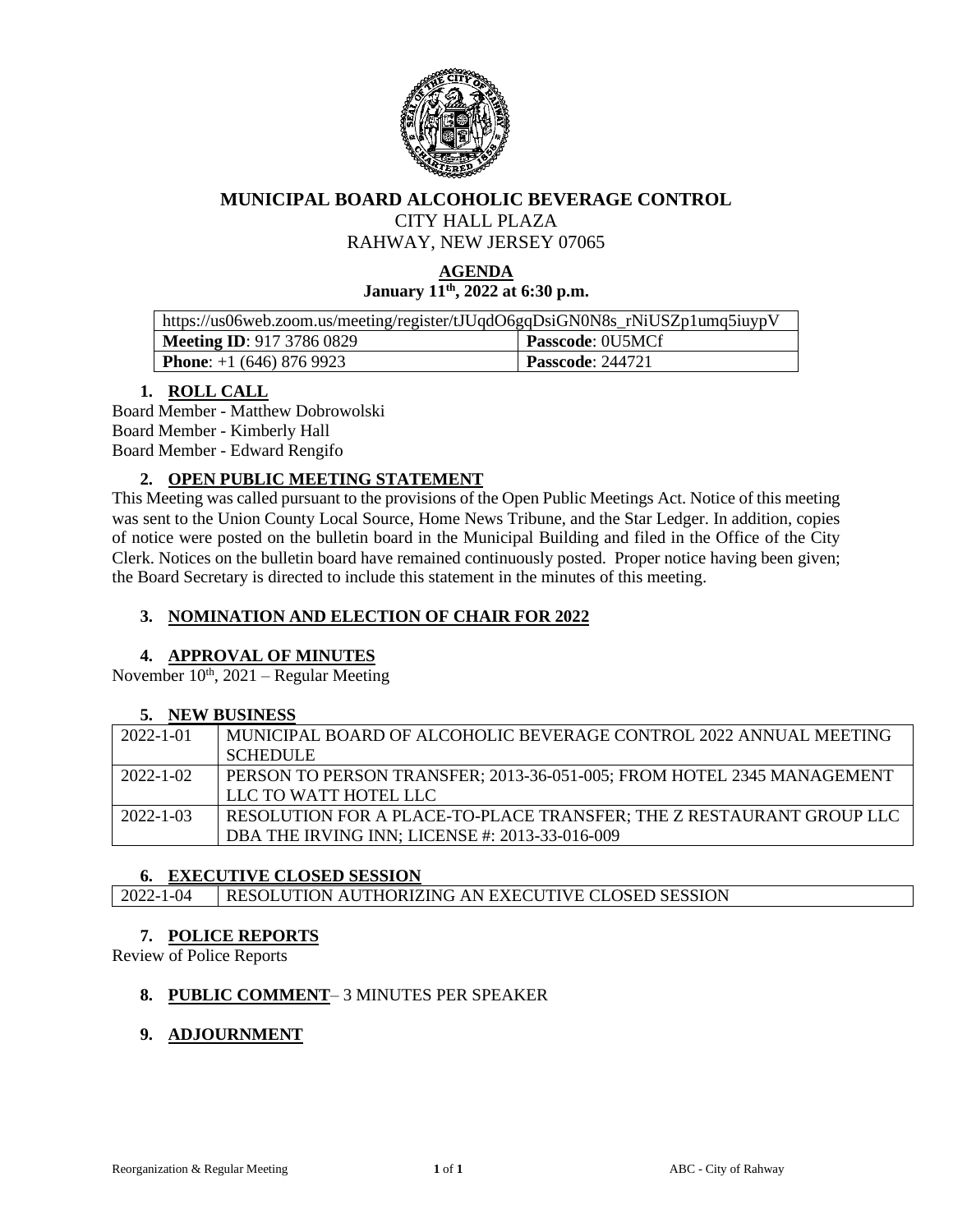## **No.** 2022-1-01

### **MUNICIPAL BOARD OF ALCOHOLIC BEVERAGE CONTROL 2022 ANNUAL MEETING SCHEDULE**

**NOW, THEREFORE, BE IT RESOLVED,** by the Municipal Board of Alcoholic Beverage Control of the City of Rahway, County of Union and State of New Jersey that the that the meeting schedule for 2022 Designated below.

| Reorganization & Regular |                    |
|--------------------------|--------------------|
| January 11, 2022         | July 12, 2022      |
| February 08, 2022        | August 09, 2022    |
| March 08, 2022           | September 13, 2022 |
| April 12, 2022           | October 18, 2022   |
| May 10, 2022             | November 8, 2022   |
| June 21, 2022            | December 13, 2022  |

**BE IT RESOLVED** that all meetings convene at 6:30PM or at a time designated by the Board.

**BE IT FURTHER RESOLVED** that official action will be taken. Board reserves the right to enter into closed executive session per N.J.S.A. 10:4-12. Meetings are open to the public.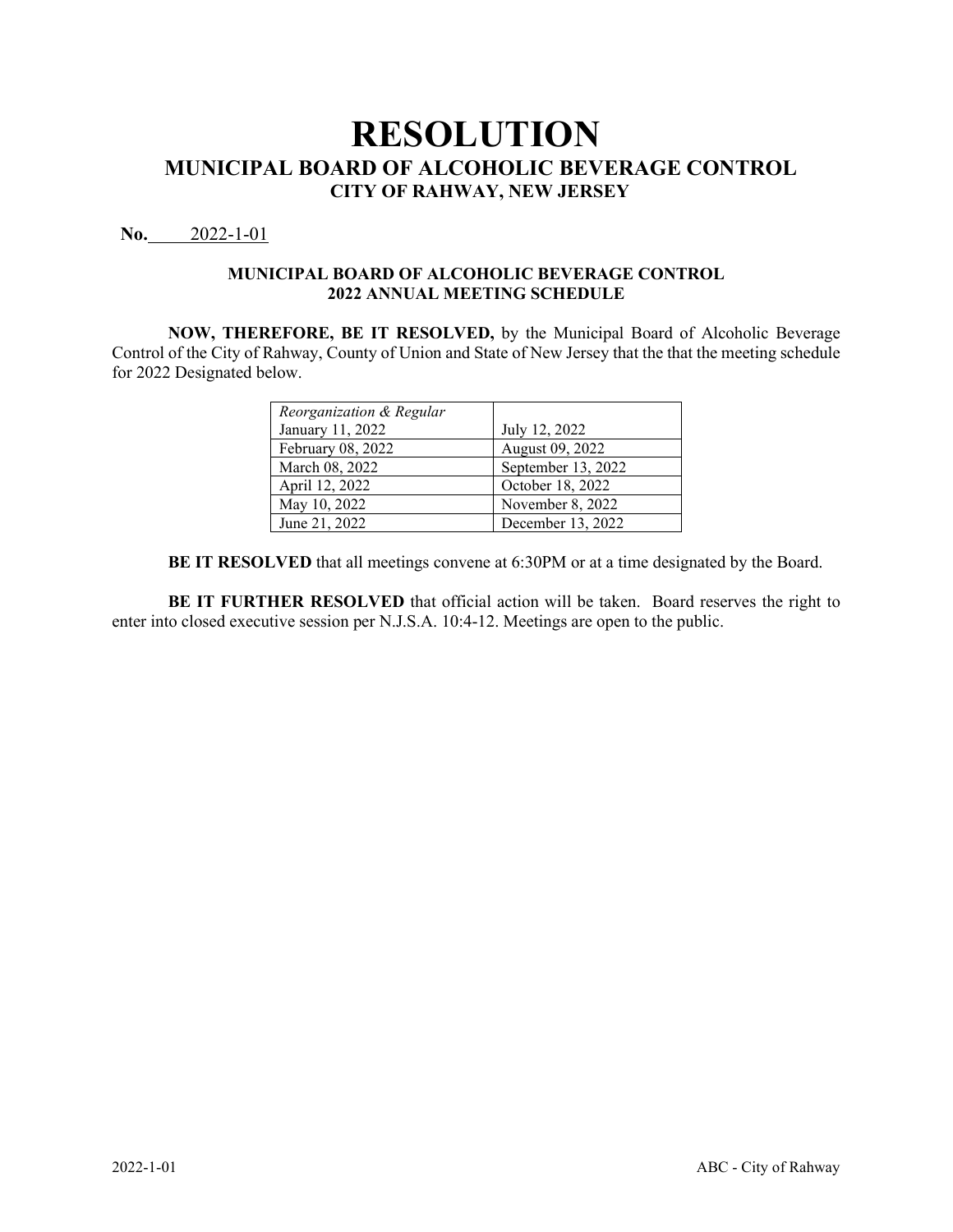**No. 2022-1-02 Date of Adoption:** December 14th, 2022-1-02

## **RESOLUTION FOR PERSON-TO-PERSON TRANSFER HOTEL 2345 MANAGEMENT LLC TO WATT HOTEL LLC License #: 2013-36-051-005**

**WHEREAS,** an application has been filed for a person to person transfer of a PLENARY RETAIL CONSUMPTION LICENSE HOTEL EXCEPTION (36), numbered # 2013-36-051-005 heretofore issued to WATT HOTEL LLC; and

**WHEREAS,** the submitted application form is complete in all respects, the transfer fees have been paid and the license has been properly renewed for the current license term; and

**WHEREAS,** the applicant, WATT HOTEL LLC is qualified to be licensed according to all standards established by Title 33 of the New Jersey Statutes, regulations promulgated thereunder, as well as the pertinent local ordinances and conditions consistent with Title 33.

**NOW, THEREFORE, BE IT RESOLVED** that the Municipal Board of Alcoholic Beverage Control of the City of Rahway does hereby authorize and approve the person to person transfer of a PLENARY RETAIL CONSUMPTION LICENSE HOTEL EXCEPTION (36), numbered #2013-36-051-005 from HOTEL 2345 MANAGEMENT LLC TO WATT HOTEL LLC premises located at 169 West Main Street, Rahway, NJ 07065.

**BE IT FURTHER RESOLVED** that the Board does hereby direct the ABC Board Secretary to endorse the license certificate to the new ownership and to forward all necessary applications and check to the State.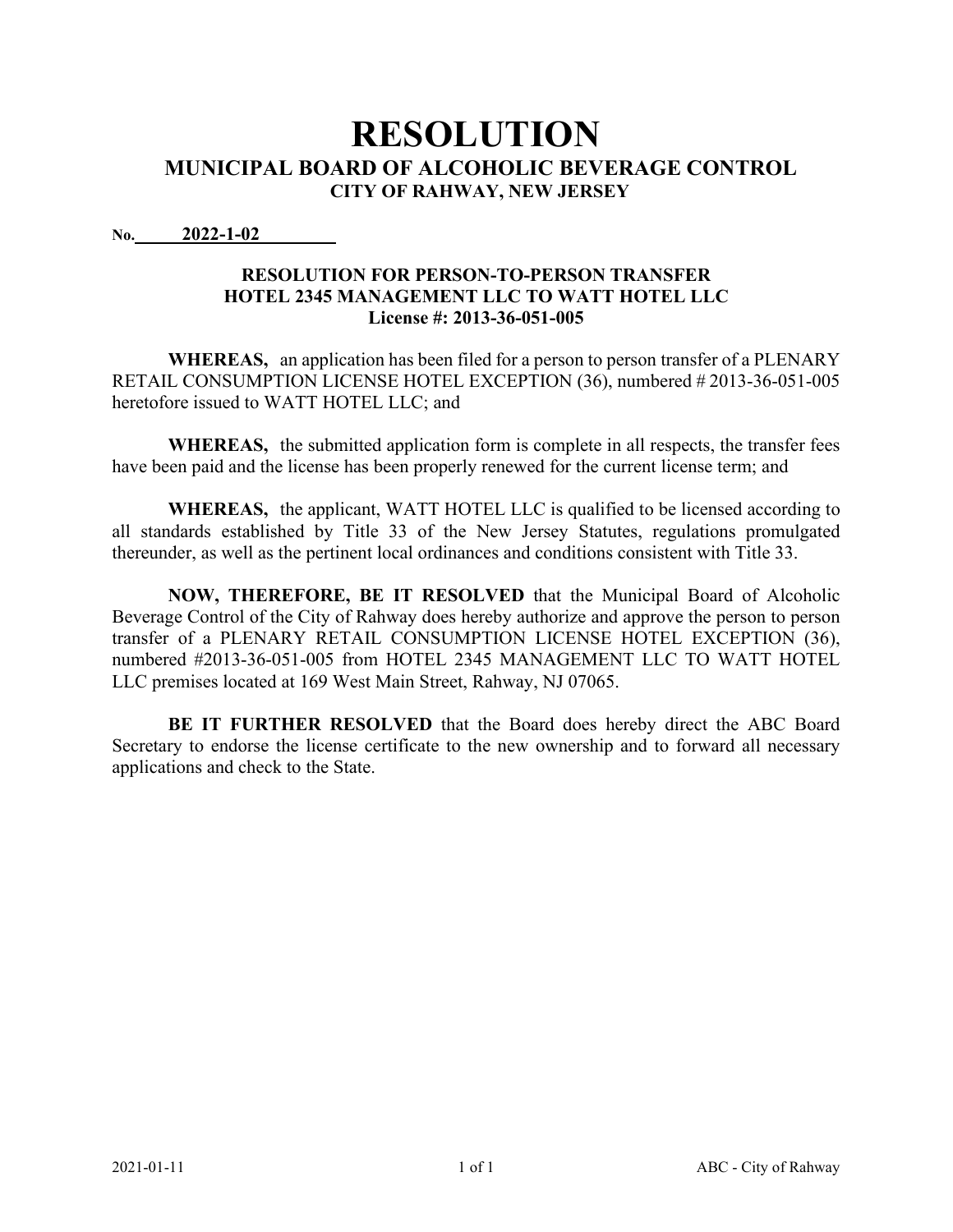**No. 2022-1-03**

## **RESOLUTION FOR A PLACE TO PLACE TRANSFER THE Z RESTAURANT GROUP LLC DBA THE IRVING INN License #: 2013-33-016-009**

**WHEREAS,** an application has been filed for a place to place transfer of a Plenary Retail Consumption License, numbered #2013-33-016-009 heretofore issued to The Z Restaurant Group LLC doing business as The Irving Inn with premises located at 1443-49 Irving Street, Rahway, New Jersey 07065; and

**WHEREAS,** the submitted application form is complete in all respects, the transfer fees have been paid and the license has been properly renewed for the current license term; and

**WHEREAS,** the applicant is qualified to be licensed according to all standards established by Title 33 of the New Jersey Statutes, regulations promulgated thereunder, as well as pertinent local ordinances and conditions consistent with Title 33.

**NOW, THEREFORE, BE IT RESOLVED** that the Municipal Board of Alcoholic Beverage Control of the City of Rahway does hereby approve the place to place of the aforesaid Plenary Retail Consumption License, numbered #2013-33-016-009 heretofore issued to The Z Restaurant Group LLC doing business as The Irving Inn with premises located at 1443-49 Irving Street, Rahway, New Jersey 07065.

**BE IT FURTHER RESOLVED** that the Board does hereby direct the ABC Board Secretary to endorse the license certificate to the new ownership and to forward all necessary applications and check to the State.